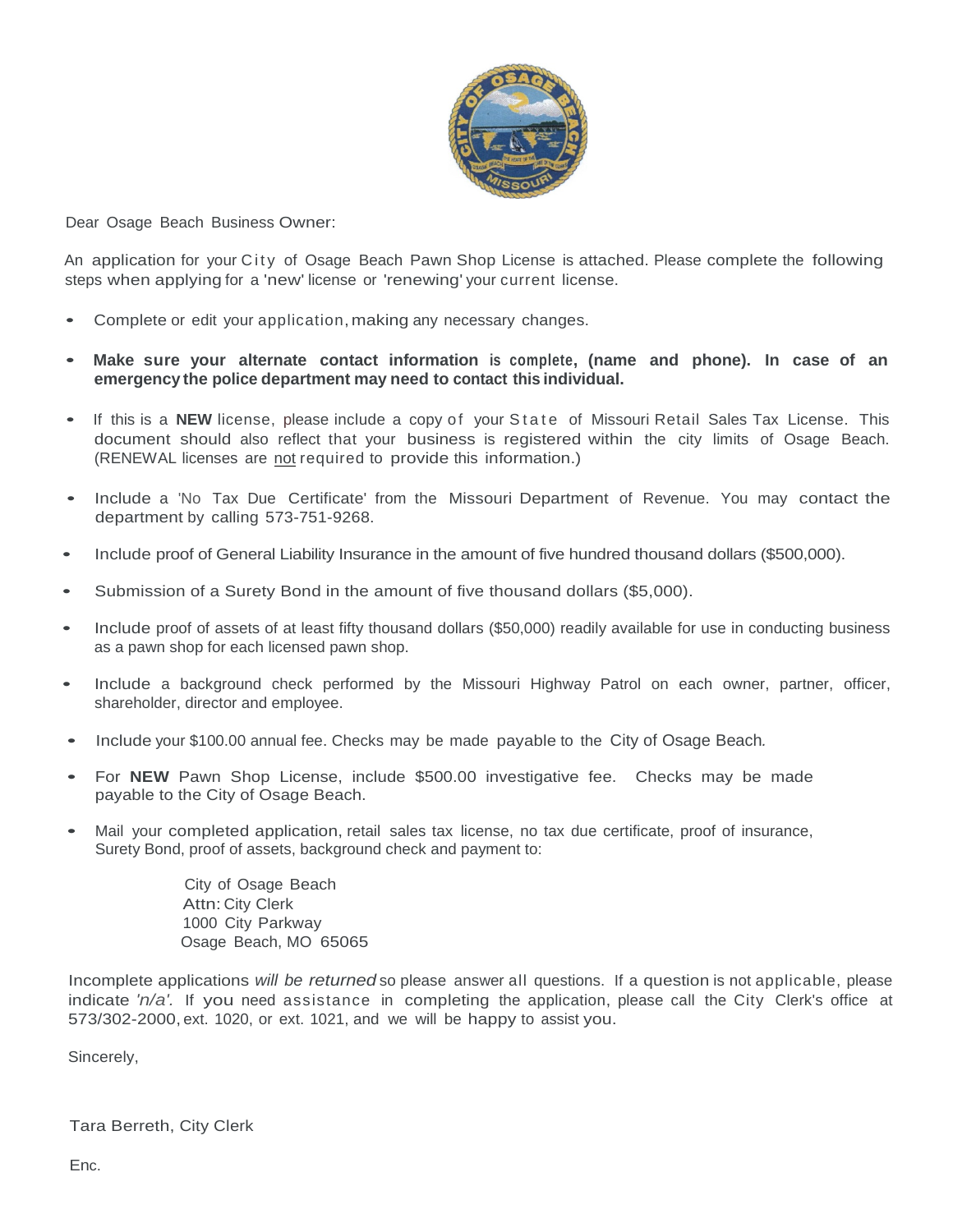|                     | Date Submitted Department |                 | Initial & Date |
|---------------------|---------------------------|-----------------|----------------|
| Pawn Shop License # |                           | Police Dept.    |                |
|                     |                           | Sewer Dept.     |                |
|                     |                           | Planning/Zoning |                |
|                     |                           | Building Dept.  |                |
|                     |                           | Treasurer       |                |



## CITY OF OSAGE BEACH PAWN SHOP LICENSE APPLICATION

| <b>Business Name</b>                                                                                                                                                                                                                                                                 |               | Business Phone #                                                               |                                                                                                                                                                                                                               |          |  |
|--------------------------------------------------------------------------------------------------------------------------------------------------------------------------------------------------------------------------------------------------------------------------------------|---------------|--------------------------------------------------------------------------------|-------------------------------------------------------------------------------------------------------------------------------------------------------------------------------------------------------------------------------|----------|--|
| Please Indicate Ownership Status:                                                                                                                                                                                                                                                    | [] Individual | [] Partnership                                                                 | [] Corporation                                                                                                                                                                                                                | $[$ ]LLC |  |
| <b>Business Street Address/Location</b>                                                                                                                                                                                                                                              |               |                                                                                |                                                                                                                                                                                                                               |          |  |
| <b>Business Mailing Address</b>                                                                                                                                                                                                                                                      |               | City                                                                           | State                                                                                                                                                                                                                         | Zip      |  |
| E-Mail Address: New York and the Communication of the Communication of the Communication of the Communication                                                                                                                                                                        |               |                                                                                | Website: when the contract of the contract of the contract of the contract of the contract of the contract of the contract of the contract of the contract of the contract of the contract of the contract of the contract of |          |  |
| <b>Owner Name</b>                                                                                                                                                                                                                                                                    |               | Owner Phone #                                                                  |                                                                                                                                                                                                                               |          |  |
| <b>Owner Mailing Address</b>                                                                                                                                                                                                                                                         |               | City                                                                           | State                                                                                                                                                                                                                         | Zip      |  |
| Name of Manager/Emergency Contact Person                                                                                                                                                                                                                                             |               |                                                                                | Emergency Phone #                                                                                                                                                                                                             |          |  |
| Please Describe Business in Detail                                                                                                                                                                                                                                                   |               |                                                                                |                                                                                                                                                                                                                               |          |  |
| NOTICE: Pursuant to Missouri public records laws, the City of Osage Beach will make available to the public any/all information<br>provided as requested.                                                                                                                            |               |                                                                                |                                                                                                                                                                                                                               |          |  |
| Missouri Retail Sales Tax Identification #                                                                                                                                                                                                                                           |               | Federal Tax Identification #                                                   |                                                                                                                                                                                                                               |          |  |
| Applicant Signature                                                                                                                                                                                                                                                                  |               | Date                                                                           |                                                                                                                                                                                                                               |          |  |
| There is a fee of \$100.00 for this license. Any license that remains unpaid thirty days after it becomes due and payable shall be subject<br>to a penalty of 5% of the amount due on the license with an additional 5% for each additional month or fraction thereof, not to exceed |               | **** All Pawn Shop Licenses Expire on April 30th ****<br>25% in the aggregate. |                                                                                                                                                                                                                               |          |  |
| *The issuance of a 'License' shall not be construed as a waiver of any further requirements under the Ordinances of the City of Osage Beach.*                                                                                                                                        |               |                                                                                |                                                                                                                                                                                                                               |          |  |

City of Osage Beach Attn: City Clerk's Office 1000 City Parkway Osage Beach, MO 65065 Phone: 573/302-2000 / Fax: 573/302-2039 [www.osagebeach-mo.gov](http://www.osagebeach-mo.gov/)